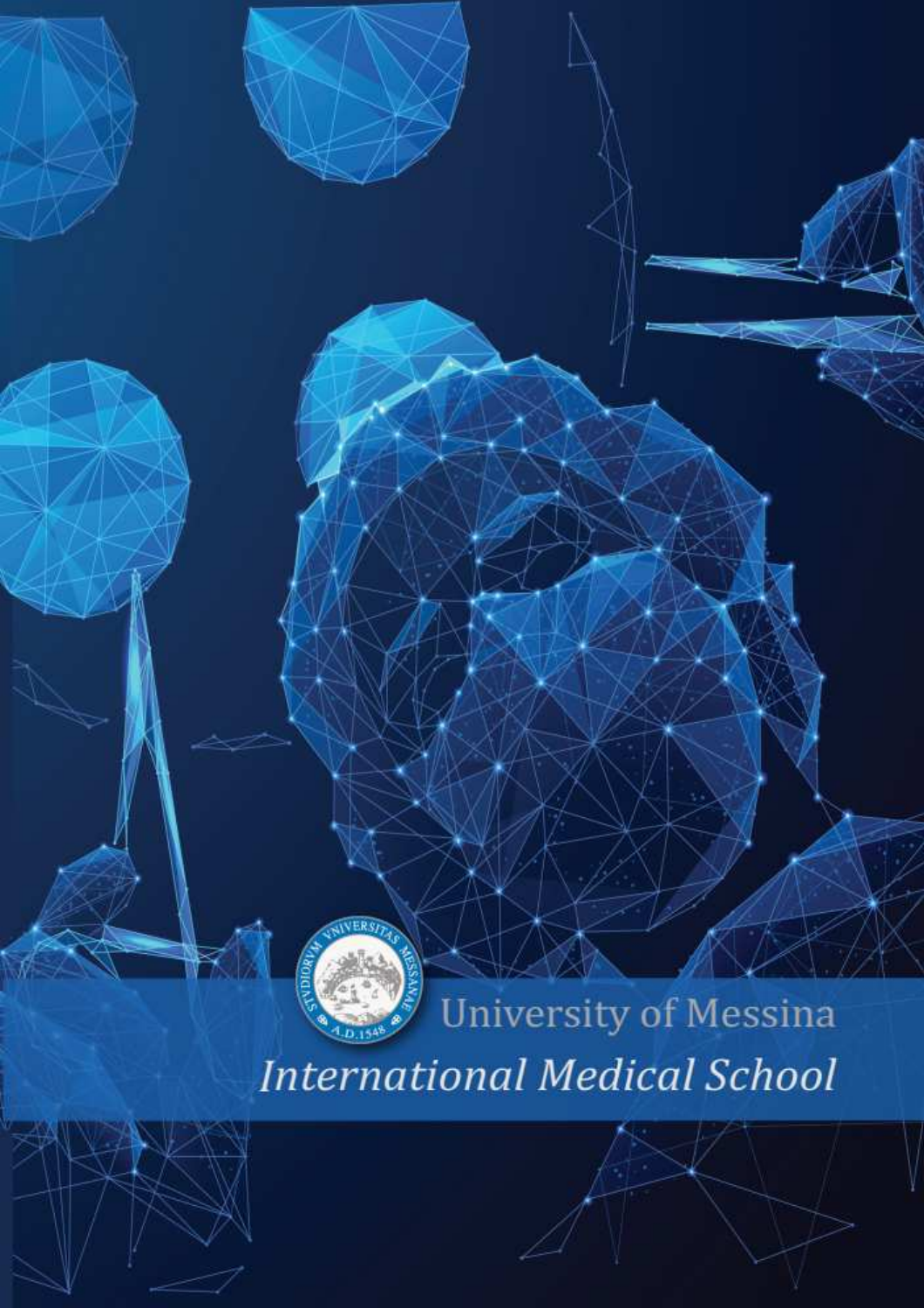

The Single Cycle Degree Course in Medicine and Surgery of the Universityof Messina known as the "University of Messina International Medical School" (UniMeIMS) aims at training medical doctors with multidisciplinary theory, practice and methodology along with developing professional decision making and operational autonomy for health promotion, prevention and the treatment of diseases in Italy as well as internationally. It also provides the methodological foundations of scientific research and cultural basis for lifelong learning.

The access to the Single Cycle Degree Course in Medicine and Surgery is organized at the national level with a competitive exam called the International Medical Admission Test (IMAT). It is administered simultaneously in all Italian universities that offer a degree programme in Medicine and Surgery in English and in some locations abroad.

The degree programme lasts six years and consists of 360 European Credits (ECTS), in accordance with current Italian and European legislation. At least 60 ECTS will be acquired through training activities aimed at the development of specific professional skills.

The professional activities are essentially carried out in the Operative Units of the "G. Martino" University Hospital in Messina, where care and assistance to patients are combined with teaching and scientific research, and in the offices of General Practitioners.

## **LEARNING OBJECTIVES**

During the first two preclinical years the degree programme focuses on the basic sciences, which prepares students to acquire clinical skills from the study of the various medical disciplines, the development of professional skills and the preparation of the thesis, which all take up the remaining time period of the degree programme.

The students can also personalize their study plan with elective learning activities in fields of their own interest for up to a total of 8 ECTS (seminars, short courses, participation in conferences and congresses, clinical and research internships in Italy and abroad, etc.).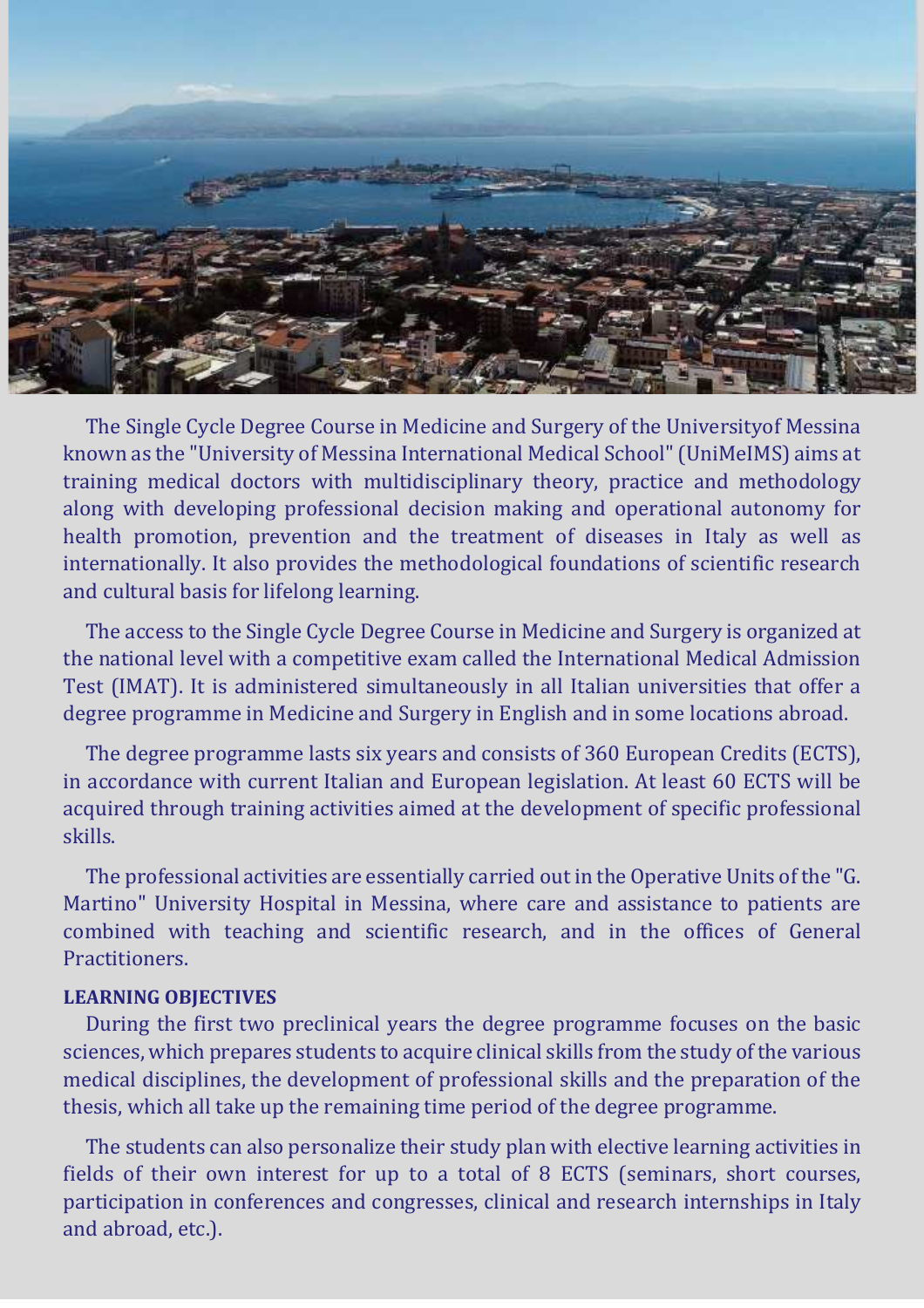It is possible to carry out training periods abroad at partner Universities both in Europe and outside the EU.

The degree programme ends with the discussion of the thesis which is worth 18 ECTS. Pursuant to article 102, paragraph 1, of Law Decree no 18/2020, the final exam of the Single Cycle Medicine and Surgery Degrees relating to the LM41 class in Medicine and Surgery has the value of a state exam enabling the exercise of



the profession of Medical Doctor, after passing the practical evaluation traineeship governed by the Decree of theMinister of Education, University and Research 9 May 2018, n. 58.

English is the official language of the degree programme for lessons, practical activities and exam. The minimum level of knowledge required for access is the B2 level of the Common European Framework of Reference of Languages (CEFR). In order to guarantee productive learning during bedside professional activities, Italian language courses are offered in the first two years at the University Linguistic Center (CLA), or an equivalent organization, which will attest the achievement of the minimum level of knowledge required: B1 (CEFR).

**EMPLOYMENT OPPORTUNITIES** At national and international level, the main employment opportunities of the Medicine and Surgery graduate (after enrolment in the register) include:

- Public and private health companies and hospitals;
- Private medical practices;
- Health and humanitarian Organizations.

The Degree is also a prerequisite for admission to:

- Specialization Schools in Medicine, Surgery and Clinical Services;
- Specific Training Courses in General Medicine.

Finally, graduates can continue their studies in Master's Degree, PhDs and and work in the field of basic, translational and clinical research.